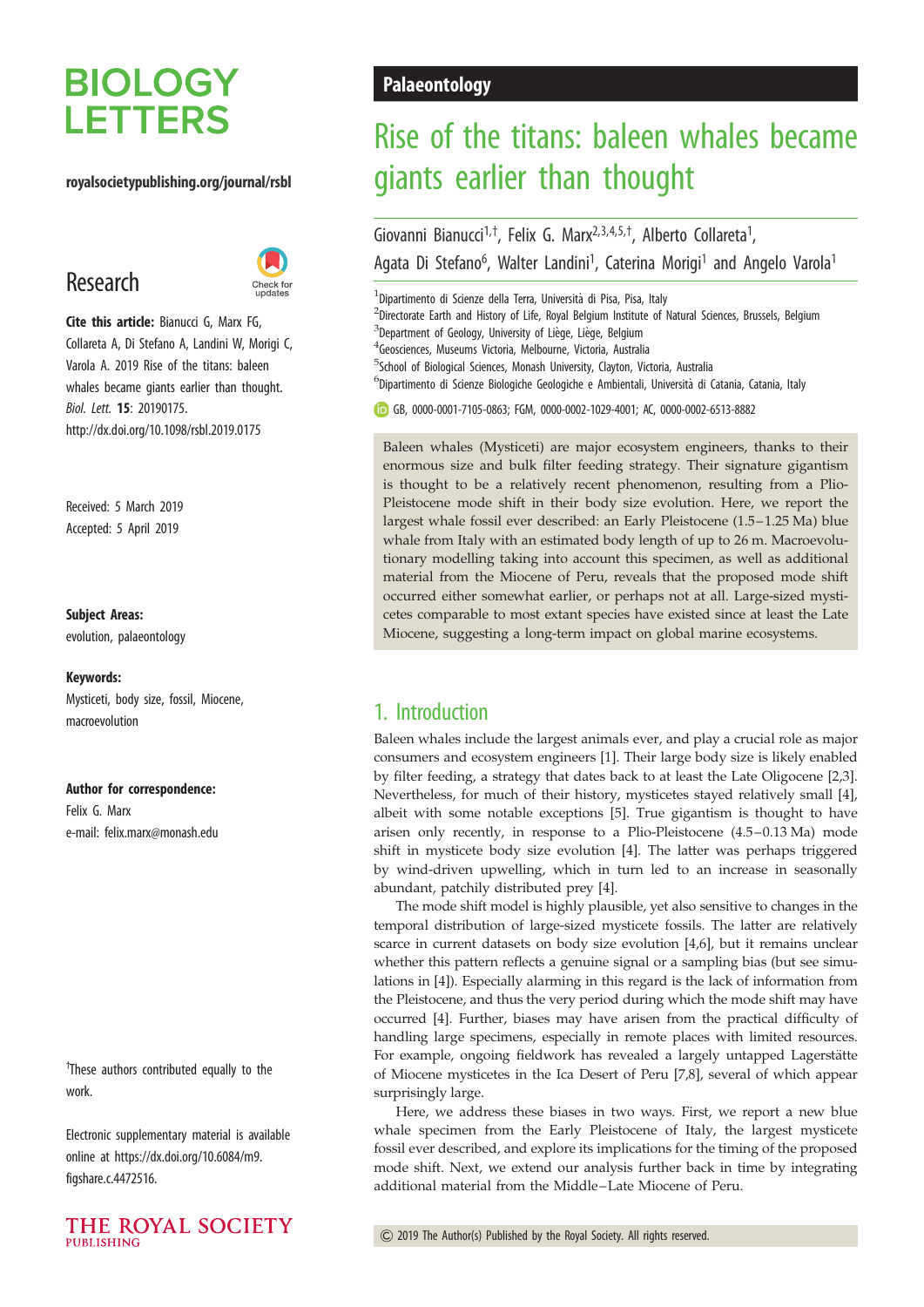<span id="page-1-0"></span>

Figure 1. New whale fossils from Italy and Peru imply an early origin of modern mysticete gigantism. (a) Map of Italy showing the fossil locality of Balaenoptera cf. musculus. (b) Cranium of Balaenoptera cf. musculus, in dorsal view. (c) Right tympanic bulla of B. musculus (National Museum of Nature and Science specimen M25900), in dorsal view (i), and B. cf. musculus in dorsal (ii) and ventrolateral (iii) view. (d) Support surface for the mode shift model from Slater et al. [[4](#page-3-0)]; dark and light grey bars denote the range of the 2- and 3-unit support regions, respectively. (e) Support surface for the mode shift model with B. musculus truncated at 1.37 Ma, but with the Peruvian fossils excluded. (f) Mysticete body length plotted against time, and compared with the 80 (white), 90 (grey) and 95% (black) quantiles of 1000 BM simulations on the baleen whale phylogeny of [[4\]](#page-3-0); grey circles are chaeomysticetes, triangles toothed mysticetes, and red circles the new fossils from Italy and Peru. Note that the BM simulations were carried out on a phylogeny that did not include the specimens described here; their placement relative to the quantiles is thus merely indicative.  $(d-f)$  Modified from Slater et al. [\[4](#page-3-0)]. Photo in (b) by Akhet s.r.l. [\(www.akhet.it](http://www.akhet.it)). Drawing of B. musculus by Carl Buell. (Online version in colour.)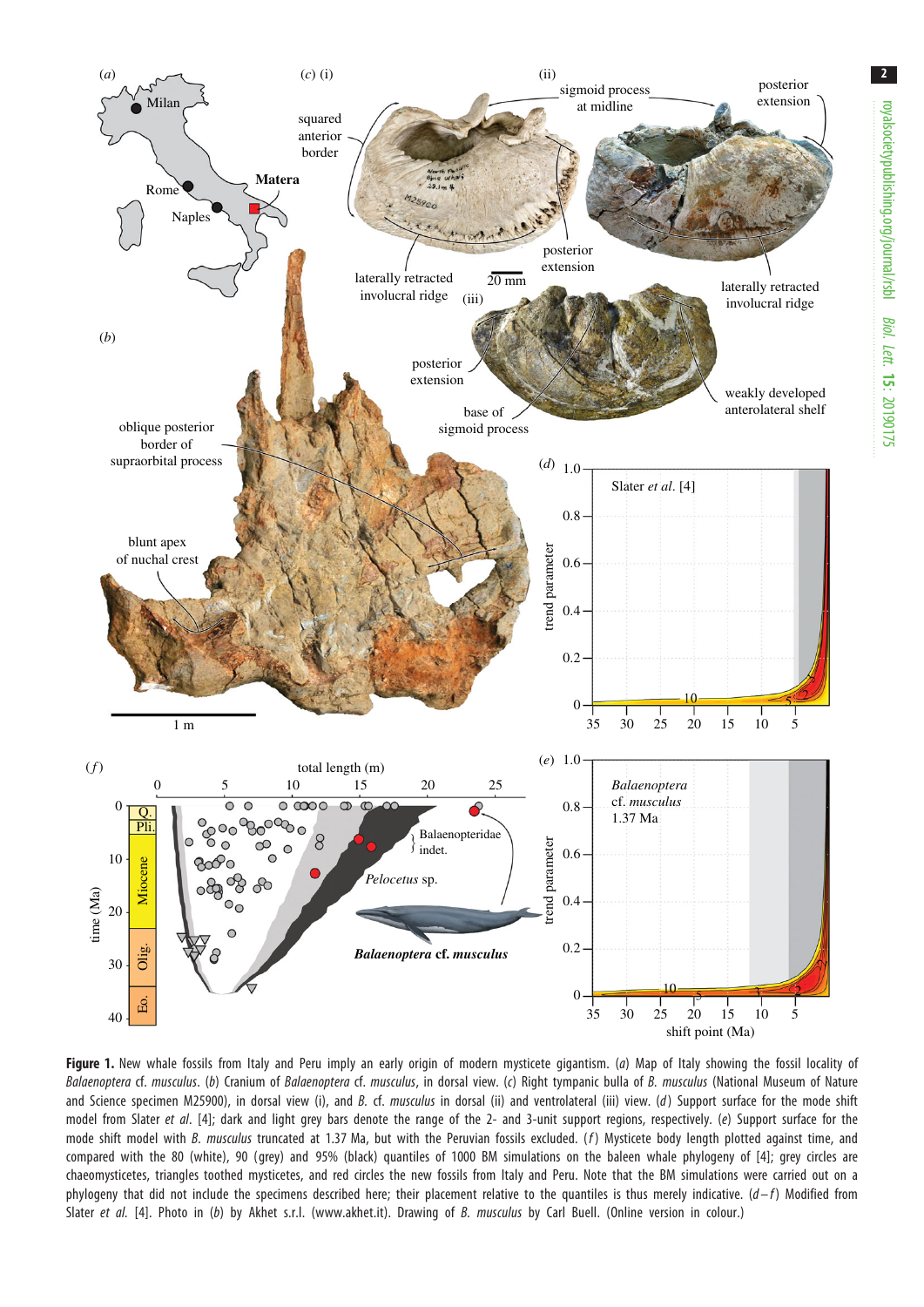3

<span id="page-2-0"></span>**Table 1.** Parameter estimates and support for each model.  $\sigma^2$ , evolutionary rate;  $\Theta$ , root state;  $t_{\sf shift}$  timing of the rate/mode shift; ln*L*, log-likelihood; k, number of free parameters; AICc, sample-size corrected Akaike information criterion;  $\Delta$ AICc, difference in the AICc;  $w_{i\prime}$  Akaike weight; n.a., not applicable.

|                                                                | $\sigma^2$ | $\boldsymbol{\theta}$ | parameter | $\overline{t_{\text{shift}}}$ (Ma) | <b>InL</b> | k | <b>AICc</b> | $\Delta$ AICc | $W_i$ |
|----------------------------------------------------------------|------------|-----------------------|-----------|------------------------------------|------------|---|-------------|---------------|-------|
| Balaenoptera cf. musculus 1.37 Ma, Peruvian specimens excluded |            |                       |           |                                    |            |   |             |               |       |
| BM                                                             | 0.00294    | 2.68                  | n.a.      | n.a.                               | 43.99      |   | $-83.81$    | 6.28          | 0.04  |
| AC/DC                                                          | 0.00190    | 2.67                  | 0.018     | n.a.                               | 44.28      |   | $-82.23$    | 7.87          | 0.02  |
| trend                                                          | 0.00280    | 2.65                  | 0.006     | n.a.                               | 44.67      |   | $-83.00$    | 7.09          | 0.03  |
| 0U                                                             | 0.00294    | 2.68                  | 0.000     | n.a.                               | 43.99      | 3 | $-81.65$    | 8.44          | 0.01  |
| temp.-dep. rates                                               | 0.00076    | 2.68                  | 0.002     | n.a.                               | 44.27      | 3 | $-82.20$    | 7.89          | 0.02  |
| rate shift                                                     | 0.00232    | 2.67                  | 0.003     | 19.92                              | 44.18      | 4 | $-79.79$    | 10.31         | 0.01  |
| mode shift                                                     | 0.00232    | 2.67                  | 0.050     | 3.62                               | 49.33      | 4 | $-90.09$    | 0.00          | 0.88  |
| Balaenoptera cf. musculus 1.37 Ma, Peruvian specimens included |            |                       |           |                                    |            |   |             |               |       |
| BM                                                             | 0.00338    | 2.69                  | n.a.      | n.a.                               | 40.37      |   | $-76.59$    | 3.25          | 0.13  |
| AC/DC                                                          | 0.00218    | 2.67                  | 0.019     | n.a.                               | 40.68      |   | $-75.04$    | 4.80          | 0.06  |
| trend                                                          | 0.00330    | 2.66                  | 0.005     | n.a.                               | 40.73      |   | $-75.14$    | 4.70          | 0.06  |
| 0U                                                             | 0.00338    | 2.69                  | 0.000     | n.a.                               | 40.37      | 3 | $-74.43$    | 5.41          | 0.04  |
| temp.-dep. rates                                               | 0.00177    | 2.69                  | 0.002     | n.a.                               | 40.49      | 3 | $-74.66$    | 5.18          | 0.05  |
| rate shift                                                     | 0.00187    | 2.66                  | 0.004     | 17.93                              | 41.18      | 4 | $-73.82$    | 6.02          | 0.03  |
| mode shift                                                     | 0.00287    | 2.68                  | 0.054     | 3.00                               | 44.19      | 4 | $-79.84$    | 0.00          | 0.64  |

## 2. Material and methods

#### (a) Material

The most important of the new mysticete fossils is a partial blue whale skeleton from Lake San Giuliano, near Matera, southern Italy ([figure 1](#page-1-0)), dated to 1.49–1.25 Ma (electronic supplementary material). In addition, we included three specimens from the Miocene strata of the Pisco Formation, exposed near the village of Ocucaje, Peru (electronic supplementary material, figure S1): Pelocetus sp. from the Middle Miocene locality of Mal Paso [\[9\]](#page-4-0); and two Late Miocene balaenopterids, one from the base (late Tortonian) and one from the top (Messinian) of the well-known site of Cerro Los Quesos [[7\]](#page-3-0) (electronic supplementary material).

### (b) Body size

We estimated the total length (TL) of all specimens based on their bizygomatic width (BZW), using the 'stem mysticete' equation of [\[10\]](#page-4-0):

 $log(TL) = 0.92 \times (log(BZW) - 1.72) + 2.68.$ 

In addition, we confirmed the length of the blue whale fossil based on the 'general mysticete' equation of [\[6,](#page-3-0) suppl. fig. 9], and a range of new equations focusing on extant rorquals only (data from [[6\]](#page-3-0), electronic supplementary material, table S1).

### (c) Macroevolutionary model fitting

We integrated our new fossils into the recent study of Slater et al. [\[4](#page-3-0)], which analysed mysticete body size evolution by fitting several macroevolutionary models to a comprehensive phylogeny and associated body size dataset. Specifically, we considered the following models: (i) simple Brownian motion (BM); (ii) single peak Ornstein–Uhlenbeck (OU); (iii) a biased random walk (trend); (iv) time-dependent rates (accelerating/decelerating: AC/DC); (v) temperature-dependent rates (based on the global  $\delta^{18}O$  curve [\[11\]](#page-4-0)); (vi) a shift between two rate regimes, with the timing of the shift  $(t<sub>shift</sub>)$  treated as a free parameter; and (vii) a mode shift from BM to a biased random walk, with the shift point  $(t_{\text{shift}})$ again treated as a free parameter.

To place the blue whale fossil from Matera, we used its midpoint age (1.37 Ma) to truncate the branch representing Balaenoptera musculus, following Slater et al. [[4](#page-3-0)]. Limited resources prevented the collection of the three Peruvian fossils, and thus their formal inclusion in the phylogeny. We therefore approximated their position by grouping them with three species of similar age and morphology, namely, Pelocetus calvertensis from the early Middle Miocene of the eastern United States [\[12\]](#page-4-0); Balaenoptera siberi from the Tortonian of the Pisco Formation [[13,14\]](#page-4-0); and Parabalaenoptera baulinensis from the Tortonian –Messinian of California [[15](#page-4-0)]. We assigned branch lengths of 1 Ma to the two balaenopterids, and a branch length of 2 Ma to Pelocetus sp. to reflect its somewhat younger age relative to P. calvertensis.

Finally, we fitted all models in R 3.4.4 [[16\]](#page-4-0), and assessed their relative support based on the second-order Akaike information criterion (AICc) and Akaike weights  $(w_i)$ . Where appropriate, we furthermore calculated the support surface for the mode shift model [\[4](#page-3-0), fig. 4] to gauge the effect of our new specimens on its timing.

## 3. Results and discussion

The blue whale fossil from Matera is poorly preserved but nonetheless shares several traits with extant Balaenoptera musculus, including: a somewhat anteriorly oriented posterior border of the supraorbital process of the frontal; a relatively blunt apex of the nuchal crest; and a large (145 mm long) tympanic bulla with a squared anterior border, a posteriorly extended involucrum, a sigmoid process located approximately at the transverse midline, a laterally retracted involucral ridge and a weakly developed anterolateral shelf [[17\]](#page-4-0) (figure  $1b.c$ ). Crucially, the Matera specimen also matches blue whales in overall size: at a BZW of 294 cm, we estimate a total body length of 23.4–26.1 m, depending on the exact equation used. In the light of these similarities, we preliminarily refer the new fossil to Balaenoptera cf. musculus.

The specimen from Matera provides a rare insight into the poorly known Pleistocene marine record, which was largely rendered inaccessible by rising sea levels following the end of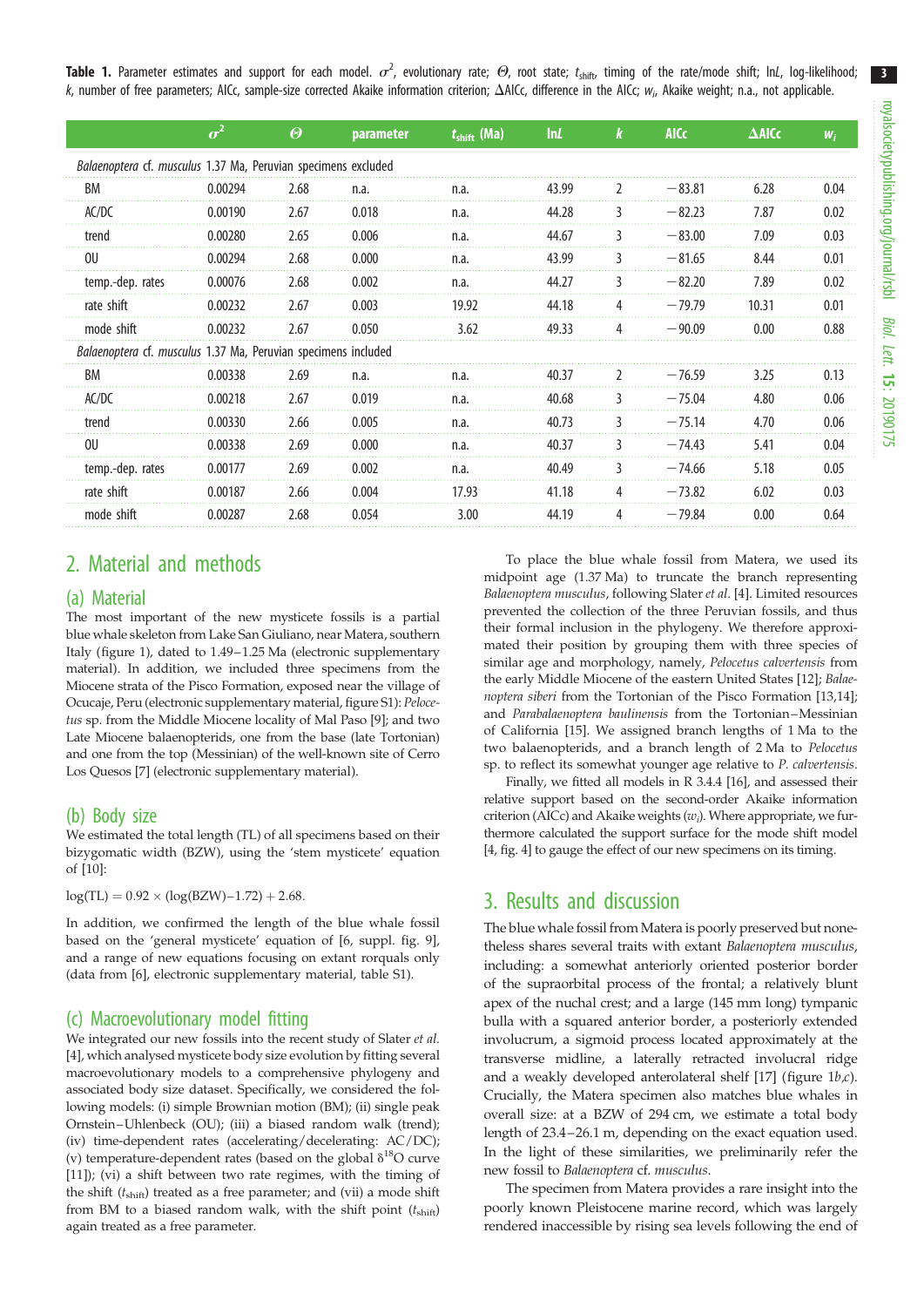<span id="page-3-0"></span>widespread glaciation [[18\]](#page-4-0). Its size is truly titanic and confirms previous suggestions of a complex Quaternary history of mysticetes in the Mediterranean [[19](#page-4-0)], which was once home to larger whales than are found there today [[20\]](#page-4-0). Truncating B. musculus at 1.37 Ma still recovers a mode shift as the bestfitting model, albeit with less support than in the original analysis ( $w_i = 0.88$  versus 0.99; [table 1](#page-2-0)). The timing of the mode shift is pushed back from 0.31 to 3.62 Ma, and its twounit support region now extends into the latest Miocene, as opposed to the Early Pliocene [4] (figure  $1d,e$ ). Truncating B. musculus at 1.25 or 1.49 Ma yields similar results (electronic supplementary material, table S2).

Among the Peruvian specimens, Pelocetus is relatively common in the vicinity of Mal Paso and identified by its narrowly triangular supraoccipital shield, an exoccipital that projects posteriorly beyond the occipital condyle, a narrow nasal, a wide squamosal fossa, a proportionately small tympanic bulla, and a well-developed subcondylar furrow on the posterior face of the mandibular ramus. Based on its BZW of 140 cm, we estimate a TL of 11.8 m. The balaenopterids from the Pisco Formation are less well studied, but clearly identifiable by their recurved mandibular neck [[21](#page-4-0)]. We estimate 15.8 m for the Tortonian rorqual from the base of Cerro Los Quesos  $(BZW = 192 \text{ cm})$ , and 14.9 m for its Messinian counterpart  $(BZW = 180 \text{ cm})$ . Inclusion of the Peruvian specimens reveals a more gradual emergence of mysticete gigantism [\(figure 1](#page-1-0)f), and causes support for the mode shift model to reduce substantially ( $w_i = 0.64$ ). BM ( $w_i = 0.13$ ) is the best-supported alternative [\(table 1\)](#page-2-0).

Crucially, these results are robust to varying assumptions, including truncating B. musculus at either 1.25 or 1.49 Ma (electronic supplementary material, table S2), and smaller body size estimates (electronic supplementary material). They are also conservative. To maintain comparability, we followed Slater et al. [4] in using the 'stem mysticete' equation of [[10](#page-4-0)], which—for balaenopteroids—yields lower estimates than alternative approaches, such as the 'general mysticete' equation of [6, suppl. fig. 9] and the 'stem balaenopteroid' equation of [\[10](#page-4-0)] (table 2). If applied here, either of these equations would further weaken support for the mode shift model.

Overall, our results thus suggest that the origin of modern mysticete gigantism dates back to at least 3.6 Ma, and likely even further. A mode shift around this time remains possible, but seems questionable in light of our preliminary observations from Peru. This does not mean, however, that large-bodied baleen whales have always been dominant. On the contrary, relatively small species were the norm throughout much of mysticete history [4,6] and appear to have remained so until their disappearance around 3 Ma [3]. Nevertheless, maximum body Table 2. Total length (m) of the Peruvian fossil mysticetes analysed here, based on the 'stem mysticete' and 'stem balaenopteroid' equations of [[10](#page-4-0)] and the 'general mysticete' equation of [6, suppl. fig. 9].

|                                   | 'stem<br>mysticete' | 'stem<br>balaenopteroid' | 'general<br>mysticete' |
|-----------------------------------|---------------------|--------------------------|------------------------|
| Balaenoptera cf.<br>musculus      | 23.4                | 27.1                     | 24.8                   |
| Pelocetus sp.                     | 11.8                | 13.7                     | 12.2                   |
| <b>Tortonian</b><br>balaenopterid | 15.8                | 18.3                     | 16.4                   |
| Messinian<br>balaenopterid        | 14.9                | 17.2                     | 15.4                   |

size increased steadily, and reached essentially modern levels by the Middle–Late Miocene. Considering the importance of living whales as major predators and nutrient distributors [1], it seems likely that these early giants had a profound, though currently underappreciated, impact on the evolution of global marine ecosystems.

Ethics. This study does not include live animals and therefore was not subject to an ethics assessment. Balaenoptera cf. musculus has been deposited at the Museo Archeologico Nazionale Domenico Ridola (Matera, Italy; specimen number 2016-MT-GIU).

Data accessibility. Additional data are available as electronic supplementary material.

Authors' contributions. G.B., W.L. and A.V. took part in the excavation of the Matera fossil whale. G.B., A.C., F.G.M. and W.L. took part in the fieldwork in Peru. G.B., F.G.M., A.D.S. and C.M conducted the analyses. G.B., F.G.M. and A.C. organized the collaborative project. All authors contributed to and approve the final version of the manuscript and agree to be held accountable for the content therein.

Competing interests. We have no competing interests.

Funding. F.G.M. was funded by an FNRS postdoctoral fellowship (32795797) and an EU Marie Skłodowska-Curie Global postdoctoral fellowship (656010/MYSTICETI).

Acknowledgements. We thank V. Ventricelli for reporting the discovery of the Matera fossil and hosting us during the excavation; Akhet s.r.l. [\(www.akhet.it](http://www.akhet.it)) for collecting the skull under the auspices of the Soprintendenza Archeologica, Belle Arti e Paesaggio della Basilicata (scientific direction A. De Siena, technical direction F. Copeta); A. D'Andrea, Akhet s.r.l. and E. Ghezzo for information and providing photographs; A. M. Patrone (Museo Archeologico Nazionale Domenico Ridola) and F. Canestrini (Soprintendenza Archeologica, Belle Arti e Paesaggio della Basilicata) for general support; R. Sartini for his efforts in bringing the Matera whale to our attention; M. Urbina for his help in locating fossils in Peru; G. Slater for advice and providing R scripts; C. Buell for his illustration; and G. Slater and two anonymous reviewers for their constructive comments.

## **References**

- 1. Roman J et al. 2014 Whales as marine ecosystem engineers. Front. Ecol. Environ. 12, 377– 385. [\(doi:10.1890/130220](http://dx.doi.org/10.1890/130220))
- 2. Tsai C-H, Fordyce RE. 2015 The earliest gulp-feeding mysticete (Cetacea: Mysticeti) from the Oligocene of New Zealand. J. Mamm. Evol. **22**, 535-560. [\(doi:10.1007/s10914-015-9290-0\)](http://dx.doi.org/10.1007/s10914-015-9290-0)
- 3. Marx FG, Fordyce RE. 2015 Baleen boom and bust: a synthesis of mysticete phylogeny, diversity and

disparity. R. Soc. open sci. 2, 140434. [\(doi:10.1098/](http://dx.doi.org/10.1098/rsos.140434) [rsos.140434](http://dx.doi.org/10.1098/rsos.140434))

- 4. Slater GJ, Goldbogen JA, Pyenson ND. 2017 Independent evolution of baleen whale gigantism linked to Plio-Pleistocene ocean dynamics. Proc. R. Soc. B 284, 20170546. [\(doi:10.1098/rspb.2017.0546](http://dx.doi.org/10.1098/rspb.2017.0546))
- 5. Fordyce RE, Marx FG. 2018 Gigantism precedes filter feeding in baleen whale evolution. Curr. Biol. 28, 1670 – 1676.e2. [\(doi:10.1016/j.cub.2018.04.027](http://dx.doi.org/10.1016/j.cub.2018.04.027))
- 6. Lambert O, Bianucci G, Post K, de Muizon C, Salas-Gismondi R, Urbina M, Reumer J. 2010 The giant bite of a new raptorial sperm whale from the Miocene epoch of Peru. Nature 466, 105– 108. ([doi:10.1038/](http://dx.doi.org/10.1038/nature09067) [nature09067](http://dx.doi.org/10.1038/nature09067))
- 7. Bianucci G et al. 2016 Fossil marine vertebrates of Cerro Los Quesos: distribution of cetaceans, seals, crocodiles, seabirds, sharks, and bony